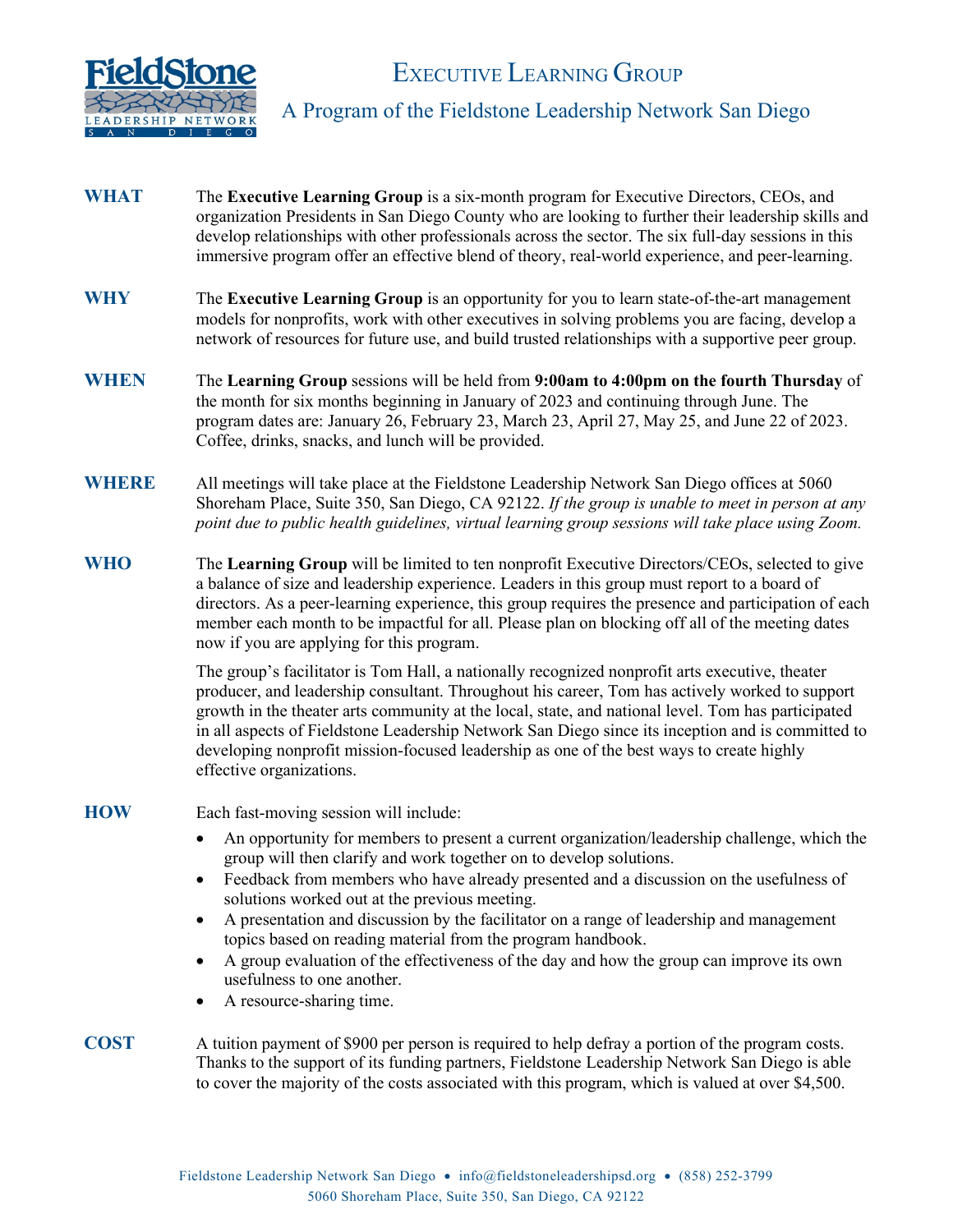

# **2023 EXECUTIVE LEARNING GROUP**

# **Confidential Application**

#### *Instructions:*

*Type or print. Please complete each section in full. Limit answers to available space. No other attachments are needed. Application must be signed by both board chair and candidate and be received no later than October 15, 2022. Applicants will be notified of the selection decisions by mid-November.*

| Name $_{-}$                                                                |                                                                                                                                                                                                                                |                                           |                                                                    |  |  |  |
|----------------------------------------------------------------------------|--------------------------------------------------------------------------------------------------------------------------------------------------------------------------------------------------------------------------------|-------------------------------------------|--------------------------------------------------------------------|--|--|--|
| Last                                                                       | First                                                                                                                                                                                                                          | Middle                                    | Nickname                                                           |  |  |  |
|                                                                            | Title Communication Communication Communication Communication Communication Communication Communication Communication Communication Communication Communication Communication Communication Communication Communication Commun |                                           |                                                                    |  |  |  |
|                                                                            |                                                                                                                                                                                                                                |                                           |                                                                    |  |  |  |
|                                                                            |                                                                                                                                                                                                                                |                                           |                                                                    |  |  |  |
| City                                                                       | State <b>7</b> in                                                                                                                                                                                                              |                                           | Website                                                            |  |  |  |
| Business Phone                                                             |                                                                                                                                                                                                                                |                                           | Mobile Phone                                                       |  |  |  |
|                                                                            | Business Email                                                                                                                                                                                                                 |                                           |                                                                    |  |  |  |
| Main service area of your organization:                                    | Arts and Culture                                                                                                                                                                                                               | $\vert$ Education                         | Environment                                                        |  |  |  |
| Health<br>Human Services                                                   | International                                                                                                                                                                                                                  |                                           |                                                                    |  |  |  |
| Organization Mission:                                                      |                                                                                                                                                                                                                                |                                           |                                                                    |  |  |  |
|                                                                            |                                                                                                                                                                                                                                |                                           |                                                                    |  |  |  |
|                                                                            |                                                                                                                                                                                                                                |                                           |                                                                    |  |  |  |
|                                                                            |                                                                                                                                                                                                                                |                                           |                                                                    |  |  |  |
| Annual Budget: $\bigcup$ less than \$250K $\bigcup$ \$250K-\$500K          |                                                                                                                                                                                                                                | $\bigcup$ \$500K-\$1M $\bigcup$ \$1M-\$5M | $$5M+$                                                             |  |  |  |
| Type of Board                                                              |                                                                                                                                                                                                                                |                                           | (i.e., advisory, steering, governing, etc.) Board President's Name |  |  |  |
|                                                                            |                                                                                                                                                                                                                                | Year you became CEO/ED                    |                                                                    |  |  |  |
|                                                                            |                                                                                                                                                                                                                                |                                           |                                                                    |  |  |  |
| <b>Current Responsibilities:</b>                                           |                                                                                                                                                                                                                                |                                           |                                                                    |  |  |  |
|                                                                            |                                                                                                                                                                                                                                |                                           |                                                                    |  |  |  |
|                                                                            |                                                                                                                                                                                                                                |                                           |                                                                    |  |  |  |
| Do you serve or volunteer for any other nonprofit organization?            |                                                                                                                                                                                                                                | Organization(s)                           |                                                                    |  |  |  |
| Employment history over last 10 years (fill out or attach resume instead): |                                                                                                                                                                                                                                |                                           |                                                                    |  |  |  |
| Employer:                                                                  | Title:                                                                                                                                                                                                                         |                                           | Dates:                                                             |  |  |  |
|                                                                            |                                                                                                                                                                                                                                |                                           |                                                                    |  |  |  |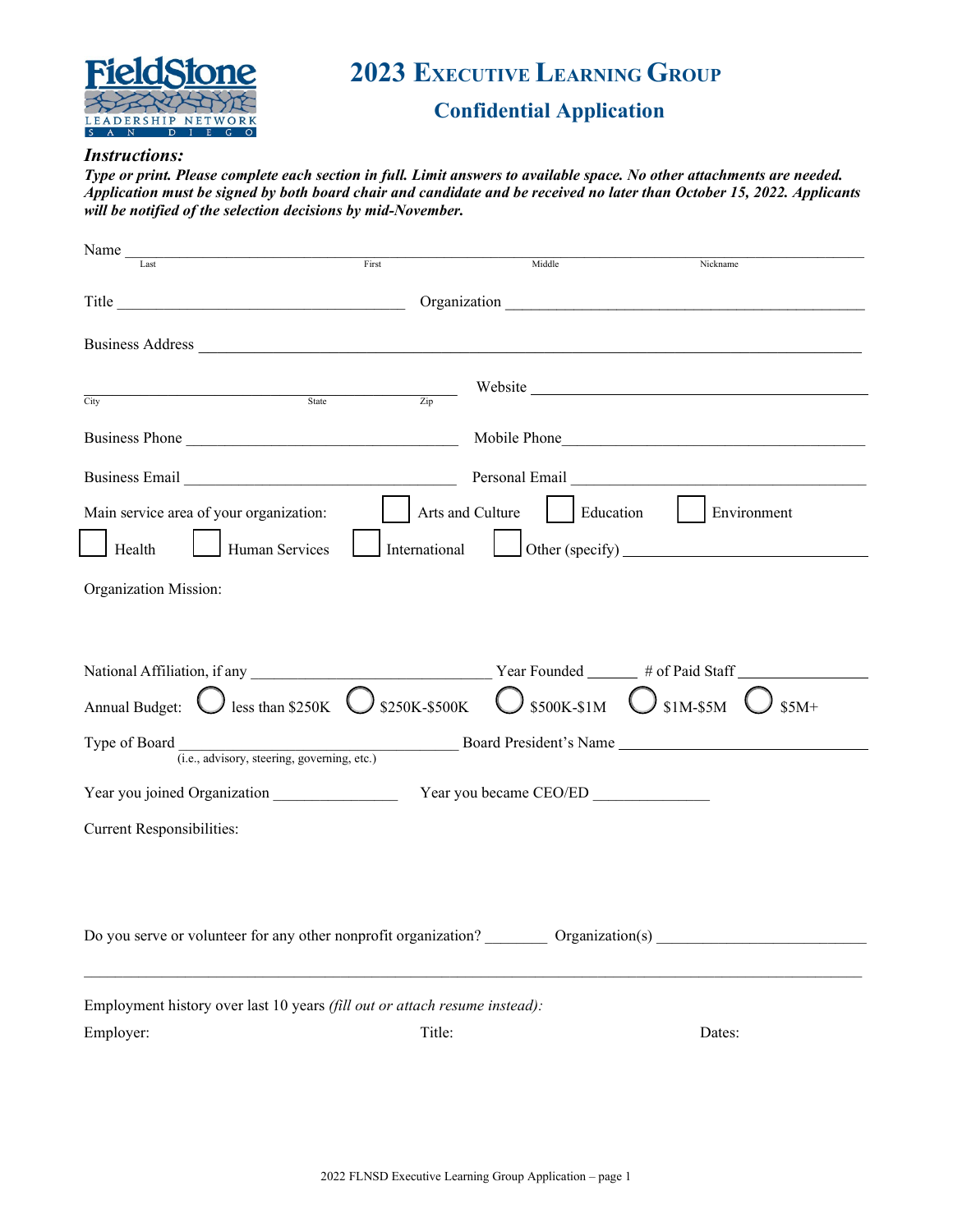# **Learning Group Entrance Survey**

To assist us in putting the Learning Group together, please complete the following questions. The information you provide in this survey will be kept **confidential.**

- 1. How did you hear about this program?
- 2. What led you to apply to a Learning Group this year?
- 3. How would you like to develop as a leader through your learning group experience? (check all that apply)

| Gain clarity and/or confidence about my                                              | Improve my time-management                            |
|--------------------------------------------------------------------------------------|-------------------------------------------------------|
| purpose/mission as a nonprofit leader<br>Learn to apply my leadership skills more    | Find personal/professional balance                    |
| effectively                                                                          | Reduce stress                                         |
| Discover what my strengths and weaknesses as a<br>leader are and how to address them | Better understand nonprofit management best practices |
| Strengthen my problem-solving ability                                                | Other:                                                |
|                                                                                      |                                                       |

4. In what ways are you hoping that the Learning Group experience will increase the capacity/effectiveness of your organization? (check all that apply)

| Nurture/improve my relationships with staff     | Strengthen the impact of my individual leadership on my   |
|-------------------------------------------------|-----------------------------------------------------------|
| Nurture/improve my relationships with Board     | organization                                              |
| l members                                       | Address a significant organizational problem or challenge |
| Improve the board governance of my organization |                                                           |
| Increase my or my organization's collaboration  | Other:                                                    |
| $\Box$ with other leaders and/or organizations  |                                                           |

*Participating in a peer learning group reaps many rewards: you develop strong professional connections with colleagues who are in similar roles; share and receive practical knowledge, ideas, and tools to help in your work; grow professionally as you learn new ideas, take risks, and mentor others; and give and receive support dealing with the challenges you face. Through active involvement in the peer learning process, you and your organization will be more effective in your work.*

*The most important factor in the success of a peer learning group is how well you prepare for, participate in, and interact with others.* 

- 5. How do you think you would benefit from participating in a peer learning experience?
- 6. What do you believe you would be able to contribute to the peer learning experience?

### *Peer learning cannot take place without the presence and participation of its members.*

- 7. Understanding the importance of your participation, what would cause you to miss a Learning Group session?
- 8. Is there anything else that you would like us to know about you, your organization, or your participation in the program?